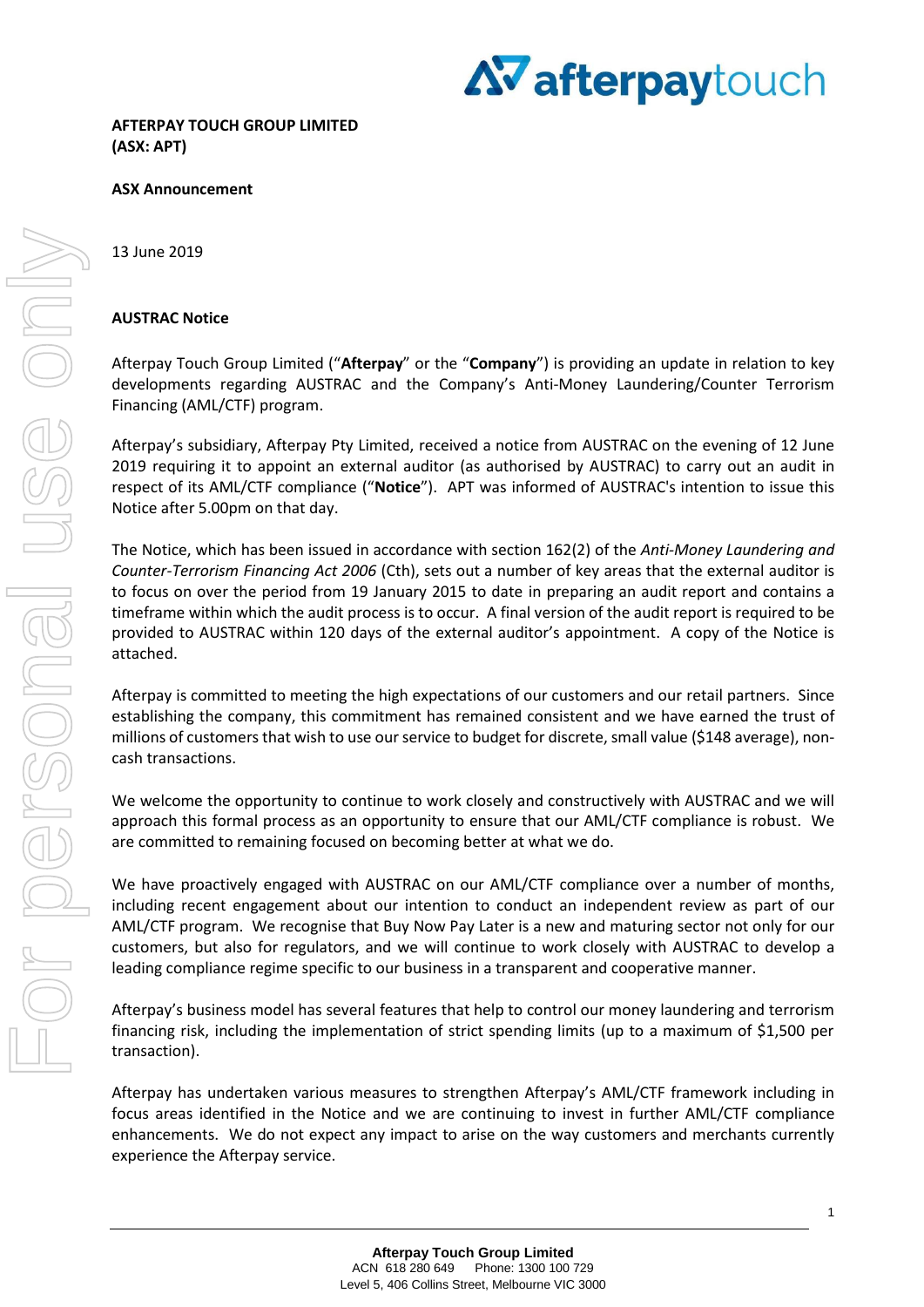

Afterpay did not know of AUSTRAC's decision to serve the Notice until it was received. The risk was previously identified. Beyond the update as to AUSTRAC's issue of the Notice, APT does not currently have any material information which is in addition to the disclosures made in the Investor Presentation released to ASX on 11 June 2019 and the risk factor regarding AML/CTF laws.

# **ENDS**

For further information, contact:

| Investors:             | Company:                                       | Media:                       |
|------------------------|------------------------------------------------|------------------------------|
| David Hancock          | <b>Christopher Stevens</b>                     | Melissa Patch - Cato & Clegg |
| Group Head             | <b>General Counsel &amp; Company Secretary</b> | t) 0412 124 195              |
| davidh@afterpay.com.au | christopher.stevens@afterpay.com.au            | melissa@catoandclegg.com     |

# **About Afterpay Touch Group**

Afterpay Touch Group (ATG) is a technology-driven payments company with a mission to make purchasing feel great for a global customer base. ATG comprises the Afterpay and Touch products and businesses. Afterpay is driving retail innovation by allowing leading retailers to offer a 'buy now, receive now, pay later' service that does not require end-customers to enter into a traditional loan or pay any upfront fees or interest to Afterpay. Afterpay currently has over 4.3 million active customers and approximately 30,600 active retail merchants on-boarded. Touch comprises innovative digital payment businesses servicing major consumer-facing organisations in the telecommunications, health and convenience retail sectors in Australia and overseas.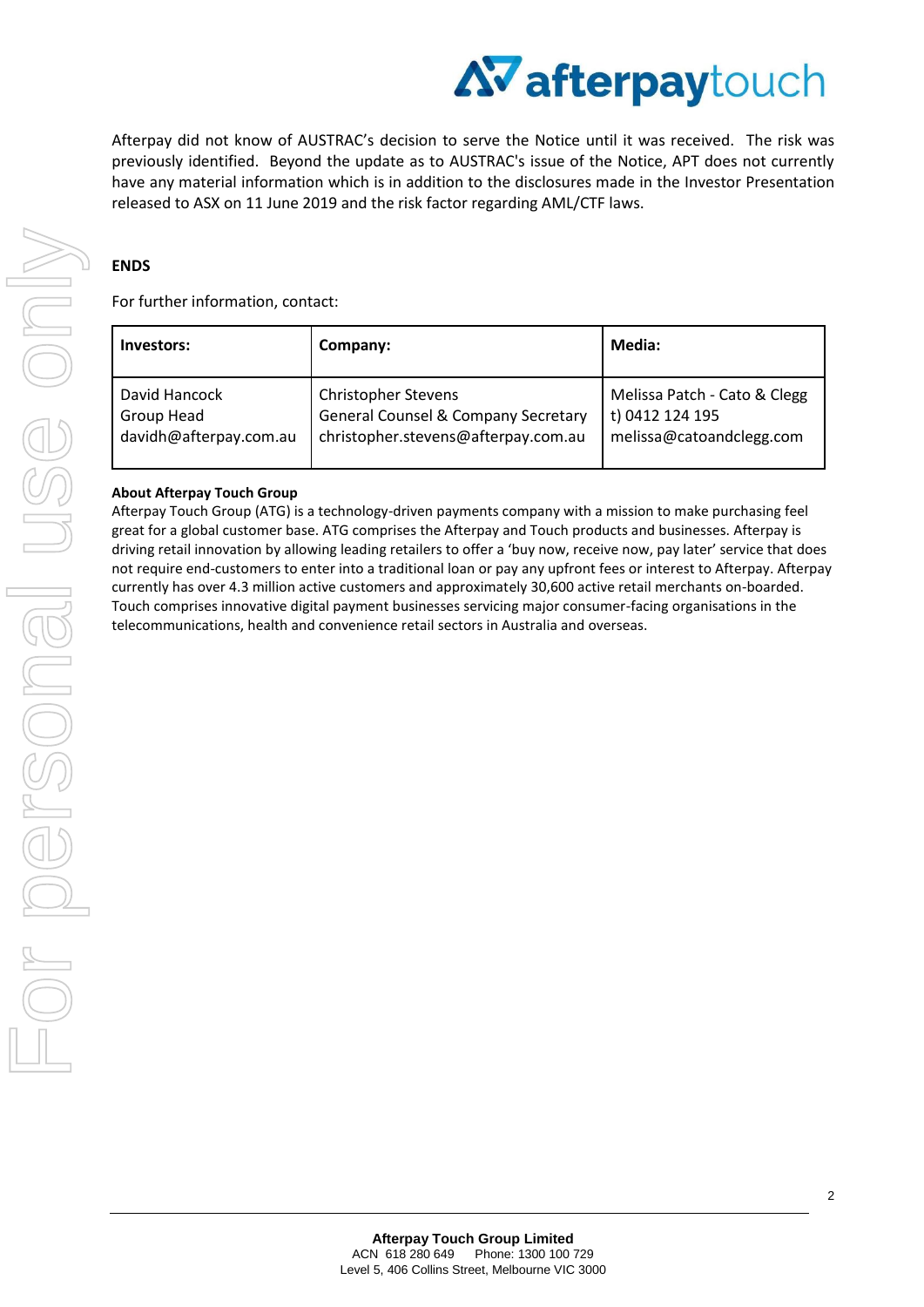

**Australian Government Australian Transaction Reports** and Analysis Centre

# **NOTICE TO APPOINT AN EXTERNAL AUDITOR TO CONDUCT COMPLIANCE AUDIT**

# **SUBSECTION 162(2) OF THE** *ANTI-MONEY LAUNDERING AND COUNTER-TERRORISM FINANCING ACT 2006*

**TO**: Afterpay Pty Ltd (ACN 169 342 947) (**Afterpay**) ACN: 169 342 947 Level 5, 406 Collins Street Melbourne **VIC 3000**

I, Nathan Newman, National Manager, Regulatory Operations of the Australian Transaction Reports and Analysis Centre (**AUSTRAC**), as delegate of the Chief Executive Officer of AUSTRAC (**the AUSTRAC CEO**), have reasonable grounds to suspect that Afterpay is a reporting entity that has contravened and/or is contravening sections 32 and 81 of the *Anti-Money Laundering and Counter-Terrorism Financing Act 2006* (**AML/CTF Act**).

Acting under subsection 162(2) of the AML/CTF Act, as delegate of the AUSTRAC CEO, I REQUIRE THAT:

# **Within 14 days of the date of this Notice, Afterpay must:**

- Identify three or more individuals Afterpay considers appropriate to be authorised as external auditors for the purpose of the audit AUSTRAC is seeking (**Nominated Individuals**)
	- a. In the event that Afterpay has appointed an independent auditor for example, for the purposes of an independent review in accordance with Chapters 8.6 of the *Anti-Money Laundering and Counter-Terrorism Financing Rules Instrument 2007 (No. 1)* (**AML/CTF Rules**), Afterpay may, instead of identifying three or more individuals for AUSTRAC's consideration, nominate that independent auditor only.
	- b. If item [1.a] applies, AUSTRAC may authorise that independent auditor as an external auditor for the purposes of s 162 of the AML/CTF Act. However, if AUSTRAC finds the independent auditor unsuitable for the purposes of s 162, Afterpay must still identify and provide, in accordance with items [2] and [3] of this notice, the details of three or more individuals for AUSTRAC's consideration within 14 days of being notified by AUSTRAC that it does not consider Afterpay's nominated independent auditor to be suitable.
- <span id="page-2-1"></span><span id="page-2-0"></span>2. Have each of the Nominated Individuals complete or provide to Afterpay, the following documents in support of their application to be authorised as an external auditor:
	- a. Completed 'Capability statement' (refer to **Annexure A**),
	- b. Signed statutory declaration (refer to **Annexure B**), and
	- c. Resume of the Nominated Individual, which is to provide an overview of the Nominated Individual's employment and education history and any other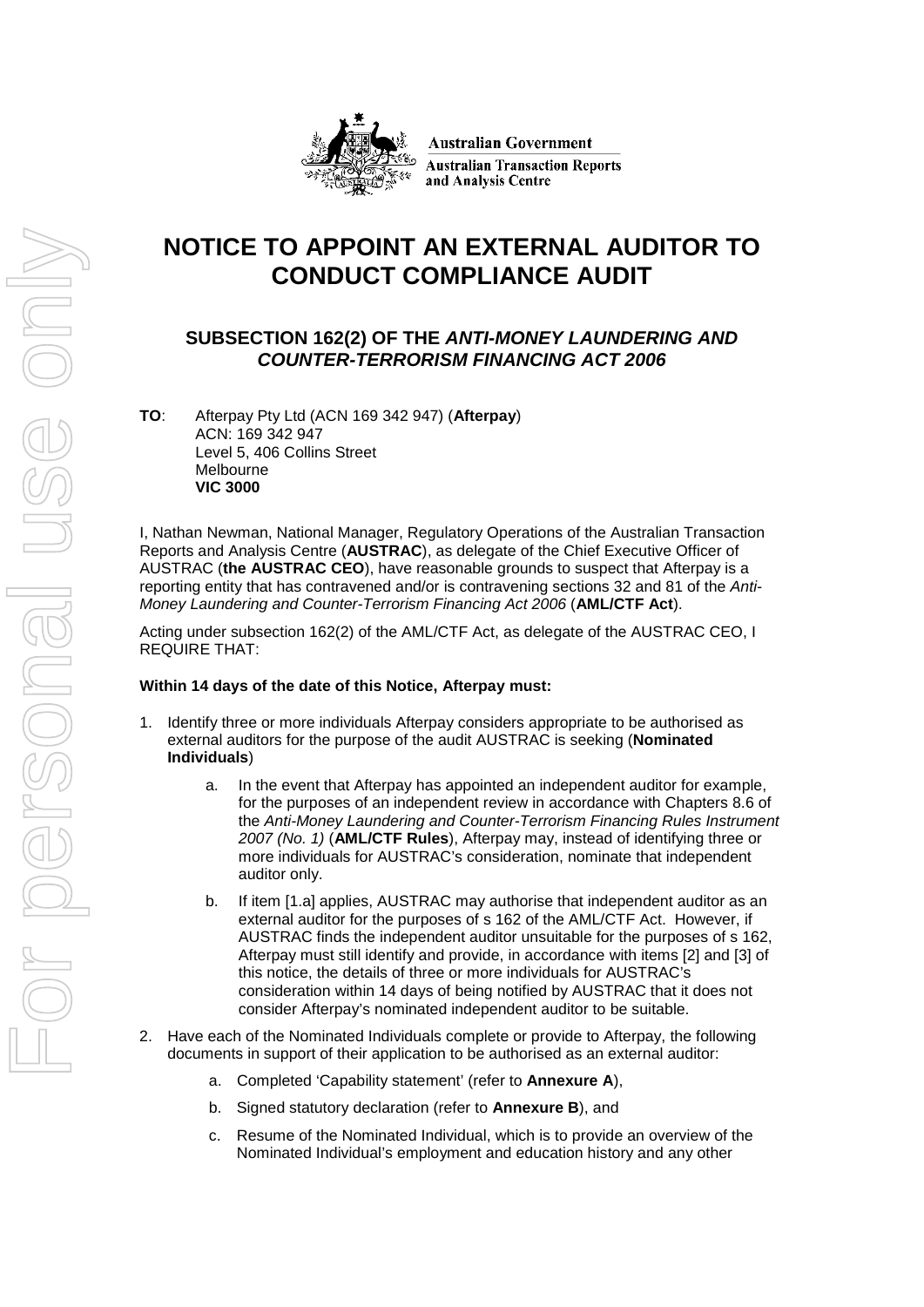information considered by the Nominated Individual to be relevant to the application

- 3. Submit the documents listed at items [\[2.a\]](#page-2-0)-[\[2.c\]](#page-2-1) above for each Nominated Individual, by email to [external\\_auditors@austrac.gov.au](mailto:external_auditors@austrac.gov.au)
- The AUSTRAC CEO will consider the applications of the Nominated Individuals (or the independent auditor referred to in item [1.a], if applicable) and whether they are appropriate to be authorised to conduct the external audit, and may authorise one of the Nominated Individuals to undertake the external audit. Afterpay and each of the Nominated Individuals will be notified in writing of the AUSTRAC CEO's decision with respect to the authorisation for this external audit.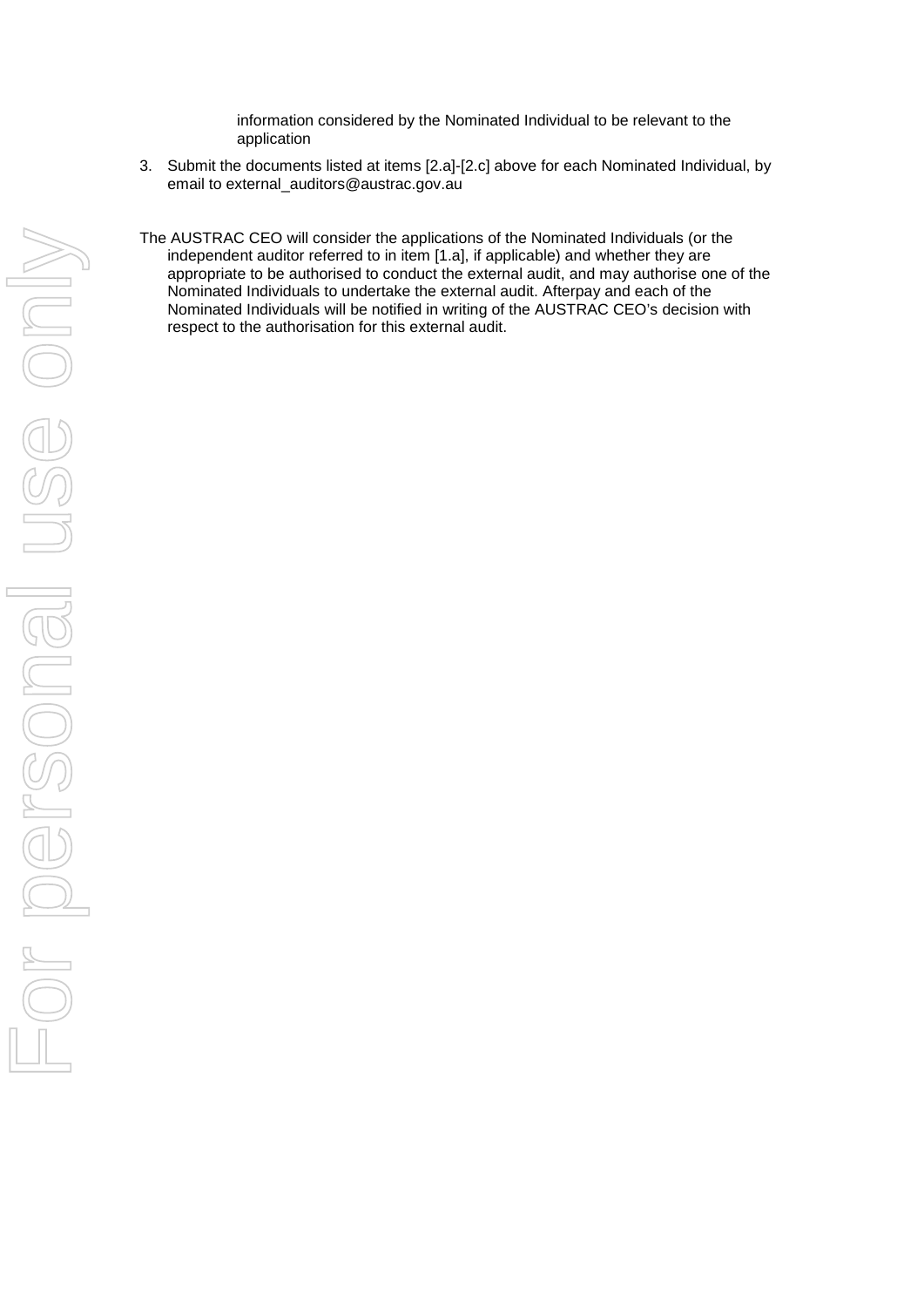## **Within 14 days of the date AUSTRAC has agreed to a candidate and authorised them under s 164 of the AML/CTF Act Afterpay must:**

Engage the agreed candidate as the external auditor to conduct an audit covering the matters specified below including giving a written report (**the audit report**) to Afterpay.

#### **Within 60 days of the external auditor being engaged, Afterpay must:**

Provide AUSTRAC with a copy of the written interim audit report setting out the auditor's preliminary findings.

#### **Within 120 days of the external auditor being engaged, Afterpay must:**

Provide AUSTRAC with a copy of the final audit report.

#### **The matters to be covered by the audit**

- (a) The audit should focus particularly on the following areas for the period 19 January 2015 to the date of this Notice:
- **1. Review of governance and oversight (including senior management / board level involvement) leading up to and including Afterpay's decisions regarding:**
	- a. The two separate updates to its AUSTRAC enrolment details whereby changes were made to the designated services it provides;
	- b. The drafting and approval of all versions of its AML/CTF program; and
	- c. Its general compliance with the AML/CTF Act and AML/CTF Rules.

#### **2. Identification procedures etc (Part 2 of the AML/CTF Act)**

- a. Identification procedures for certain low-risk services (Part 2, Division 3 of the AML/CTF Act)
	- i. Verification of the identity of low-risk service customers (Chapter 6, Part 6.4 of the **AML/CTF Rules**
- b. Applicable customer identification procedures (**ACIP**) (Part 2, Division 4 of the AML/CTF Act)
	- i. ACIP with respect to individuals, companies, trustees and partnerships (Chapter 4, Parts 4.2, 4.3, 4.4 and 4.5 of the AML/CTF Rules)
	- ii. Verification from documentation and from reliable and independent electronic data (Chapter 4, Parts 4.9 and 4.10 of the AML/CTF Rules)
	- iii. Collection and Verification of Politically Exposed Person information (Chapter 4, Part 4.13 of the AML/CTF Rules)
- c. Verification of identify of customer etc (Part 2, Division 5 of the AML/CTF Act)
	- i. Verification of identify of customers (Chapter 6, Part 6.1 of the AML/CTF Rules)
- d. Ongoing customer due diligence (Part 2, Division 6 of the AML/CTF Act)
	- i. Chapter 15 Ongoing Customer Due Diligence
- **3. Suspicious matter reporting obligations (Part 3, Division 2 of the AML/CTF Act)**
	- ii. Reportable details for suspicious matters (Chapter 18 of the AML/CTF Rules)
- **4. Reporting entity's obligations (Part 7, Division 2 of the AML/CTF Act)**
- **5. AML/CTF programs (Part 7, Division 3 of the AML/CTF Act)** iii. Chapter 8 – Part A of a standard AML/CTF program